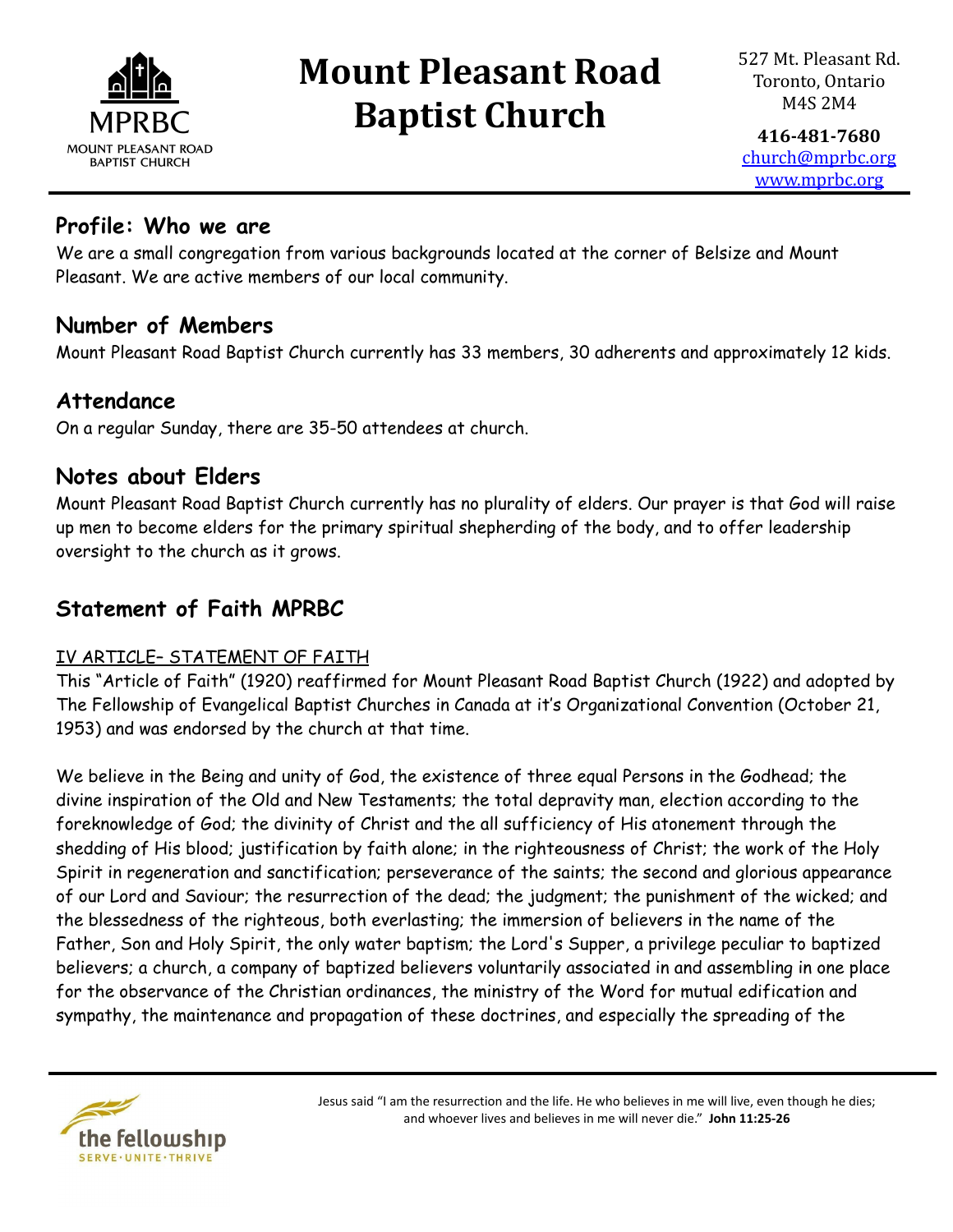

**416-481-7680** [church@mprbc.org](mailto:church@mprbc.org) [www.mprbc.org](http://www.mprbc.org)

gospel of Christ in all lands; the Word of God a complete and infallible rule of faith and practice; and the obligation of every intelligent creature to believe the record which God has given us of His Son.

1. THE TRINITY: We believe in one and only true living God, Creator of all, holy, sovereign, eternal, and of infinite power, wisdom, goodness, and righteousness. He is a loving Creator and preserver of all things (Gen. 1:1, Jer. 10:10; 1 Tim. 1:17), existing in three equal Persons, the Father (God), the Son (Jesus Christ), and the Holy Spirit: three Persons of one substance with identical qualities and attributes (John 1:1f; 4:24, 5:18; 10:30).

2. GOD THE FATHER: The first Person of the Trinity is called the "Father." Though the term "Father" may applied to the Triune God in some places in Scripture (1 Cor. 8:6; Eph. 3:14-15), it does refer in other cases particularly to the first Person of the Trinity in relation to the Son (John 1:14-18) and to spiritual children (Exod. 4:22; Matt. 5:45; 6:6-15; Rom. 8:16; 1 John 3:1).

3. THE SON OF GOD (CHRIST): We believe in the absolute and essential deity of Jesus Christ, God's only Son, in His eternal existence with the Father in pre-incarnate glory, who was conceived by the power of the Holy Spirit and born of the virgin, Mary. We believe in His sinless life, substitutionary death, atoning blood, bodily resurrection, triumphant ascension, mediatorial ministry, and personal return: Christ was both fully man and fully God. He walked our earth, suffered at the hands of men, was crucified, died, and buried as a sacrifice for the sins of all men and women believers. The purpose was to restore our relationship to God which is broken by sin (disobedience) (Luke 1:27; 31:35, 1 John 3:16; Rom. 5:10; Eph. 5:2). Christ rose from the dead and ascended into heaven in full victory over Satan and sin. He now intercedes for the body of believers to God the Father (Matt. 28:5-9; Luke 24:4-7).

4. THE HOLY SPIRIT: We believe in the absolute and essential deity and personality of the Holy Spirit who convinces of sin, of righteousness, and of judgment; who regenerates, sanctifies, illuminates, and comforts those who believe in Jesus Christ, the Son of God: the Holy Spirit as the third Person of the Trinity lives within us who believe in the Son, giving us the power to live a holy life and guiding us to the truth (Rom. 8:9; Gal. 4:6).

5. THE AUTHORITY OF SCRIPTURE: We believe that the Bible is the complete word of God; that the sixty-six books as originally written, comprising the Old and New Testaments were verbally inspired by the Holy Spirit and were entirely inerrant (free from error or failure of basic contents and meaning in the original manuscripts); that the Bible is the final authority in all matters of faith and practice and the true basis of Christian union: The Bible contains all the necessary truth to lead men and women into salvation (Ps. 19:7; John 17:17; Rom. 15:4; 1 Thess. 2:13; 2 Tim. 3:15-17 ).

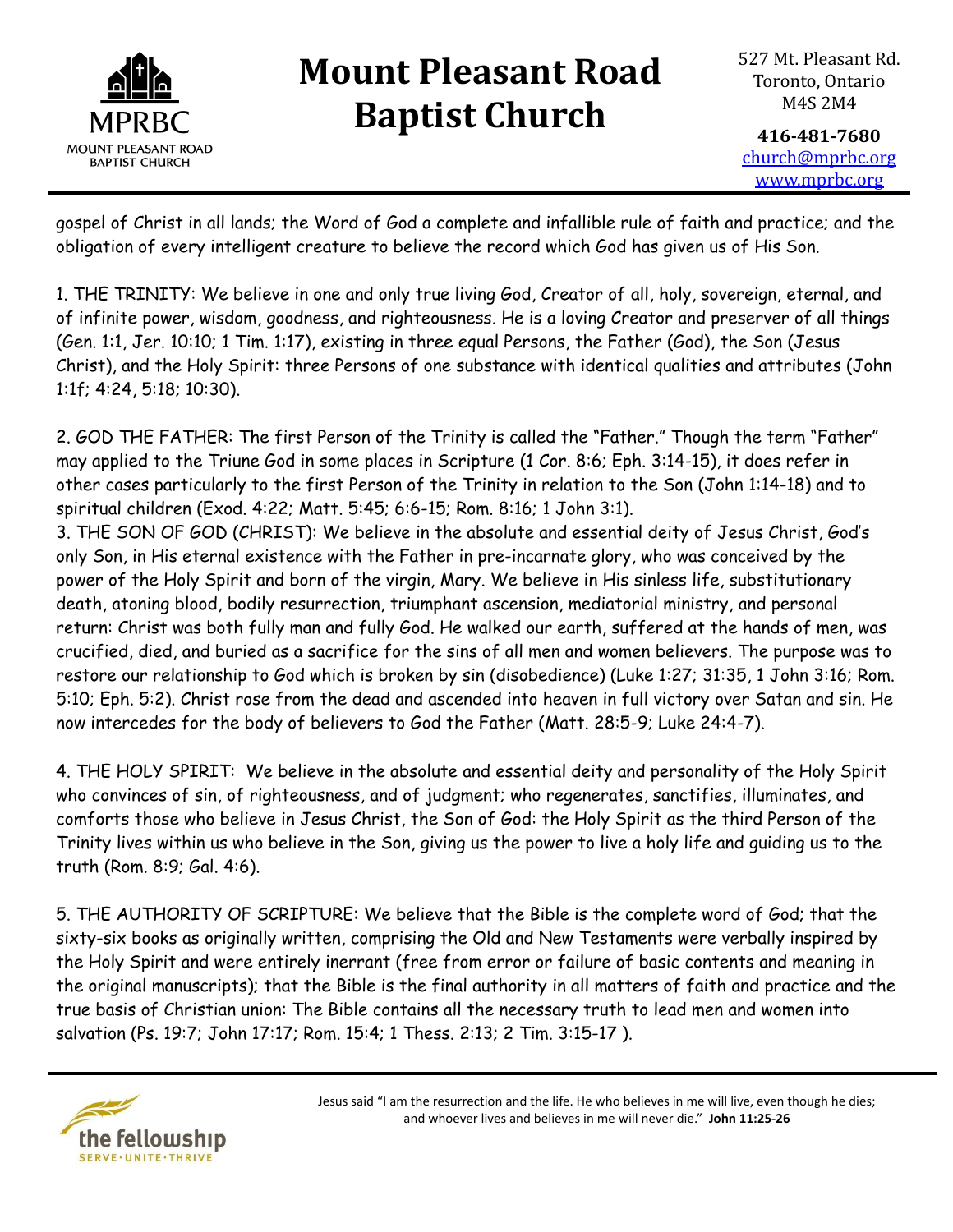

527 Mt. Pleasant Rd. Toronto, Ontario M4S 2M4

**416-481-7680** [church@mprbc.org](mailto:church@mprbc.org) [www.mprbc.org](http://www.mprbc.org)

6. SATAN: We believe that God created innumerable holy angels in order to worship Him, serve Him and minister to the rest of His creation. One of the chief angels, known as Lucifer, rebelled against God with a host of fallen angels. We believe that Satan exists as an evil personality, the originator of sin, the archenemy of God and man. Satan, the prince of the fallen angels or demons (Matt. 12:24; John 8:44) was originally created holy and beautiful, but because of his sinful pride was cast out of heaven and sentenced to hell (2 Pet. 2:4).

7. MAN: We believe that man was divinely created in the image of God (Gen. 1:27); that he sinned, becoming guilty before God, resulting in total depravity, thereby incurring physical and spiritual death: Because of Adam's sin (disobedience) man inherits a corrupt nature that inclines him to do wrong (Gen. 3:6; 6:5; Rom. 5:12). Man is not capable of achieving a life without sin on his own (Prov. 20:9; Rom. 3:20; Gal. 2:16). Because man is created in God's own image, we have a 'God-likeness' which includes knowledge between right and wrong, the conscience, the ability to choose which course we will take and the responsibility for our actions, or our choices (Josh. 24:15; 1 Kings 20:40; John 7:17).

8. SALVATION: We believe that salvation is by the sovereign, electing grace of God; that by the appointment of the Father, Christ voluntarily became flesh, lived, suffered a vicarious expiatory and propitiatory death; that justification is by faith alone in the all-sufficient sacrifice and resurrection of the Lord Jesus Christ and that those whom God has effectually called shall be divinely preserved and finally perfected in the image of the Lord: Christ died on the cross to mend the broken relationships which were caused by man's sin of disobedience. This severed relationship between God and man may be restored into perfect harmony through belief in Jesus Christ by faith, and not on the basis of our works (Gal. 5:4, 5; Eph. 2:8, 9). This belief and faith in Jesus Christ, is given by God Himself, recognizing Him as Lord and Saviour, gives men and women the free gift of eternal life (John 1:29; 3:16; 1 Cor. 5:7; Eph. 5:2; 1 Pet. 1:19). After receiving salvation by faith through belief in Jesus Christ, the 'born-again' (John 3:3) believer may live free from the judgment of God, by living a life according to the teaching of the Scriptures and trusting the Holy Spirit for the power to live a holy life according to God's Word.

9. GOD'S PURPOSE OF GRACE: We believe that election is the gracious purpose of God, according to which He regenerates, sanctifies, and glorifies sinners. It is consistent with the free agency of man, and comprehends all the means in connection with the end. It is a glorious display of God's sovereign goodness, and is infinitely wise, holy, and unchangeable. It excludes boasting and promotes humility. All true believers endure to the end. Those whom God has accepted in Christ, and sanctified by His Spirit, will never fall away from the state of grace, but shall persevere to the end. We believe that after we

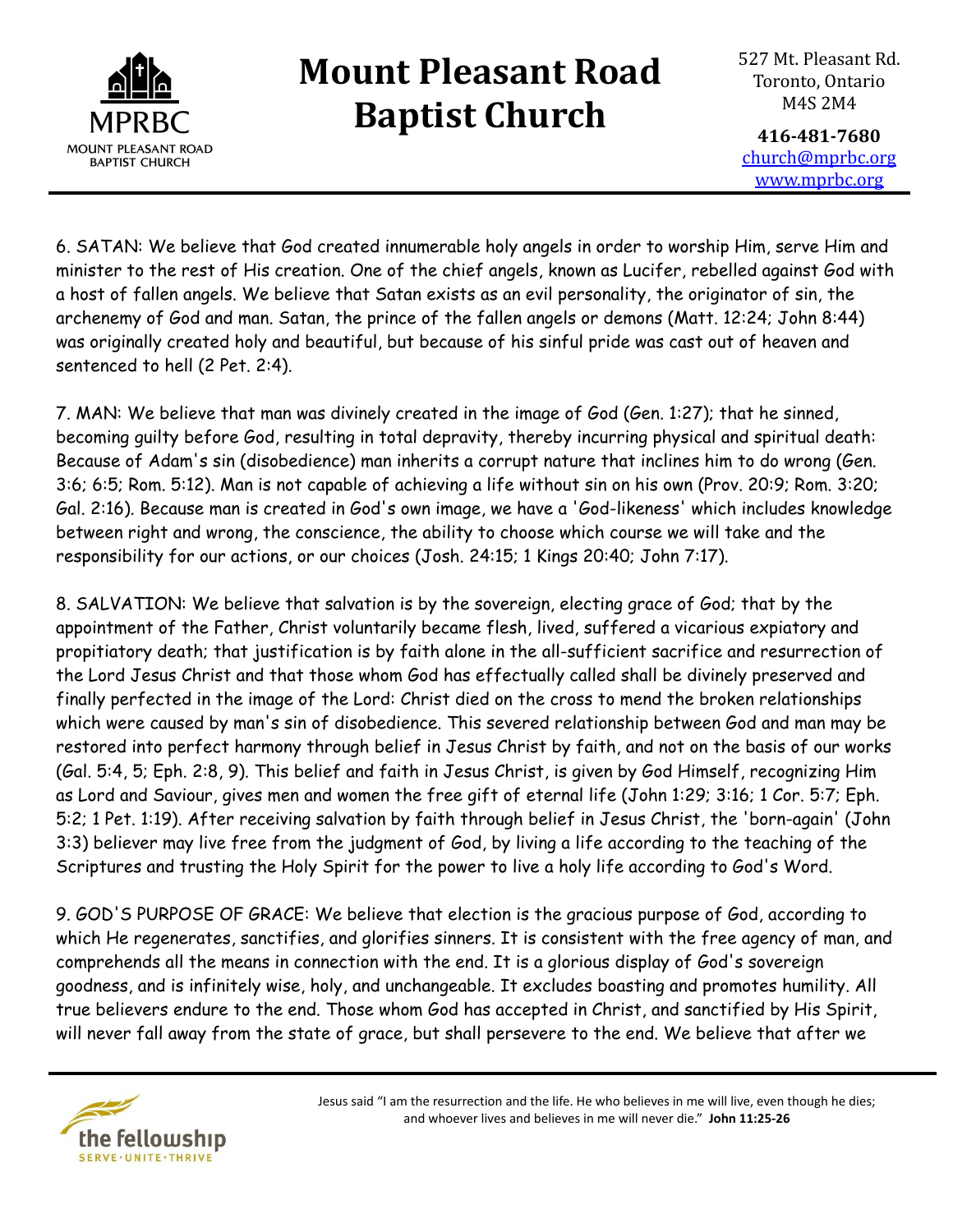

**416-481-7680** [church@mprbc.org](mailto:church@mprbc.org) [www.mprbc.org](http://www.mprbc.org)

have experienced regeneration it is possible to fall into sin through neglect and temptation, for in this life there is no such height or strength of holiness from which it is impossible to fall. Whereby they grieve the Spirit, impair their graces and comforts, bring reproach on the cause of Christ, and temporal judgments on themselves. Yet they shall be kept by the power of God through faith unto salvation (Jude 24, Heb. 7:25).

10. REPENTANCE AND FAITH: We believe that repentance and faith are inseparable experiences of grace. Repentance is a genuine turning from sin toward God. Faith is the acceptance of Jesus Christ and commitment of the entire personality to Him as Lord and Saviour. Justification is God's gracious and full acquittal upon principles of His righteousness of all sinners who repent and believe in Christ. Justification brings the believer into a relationship of peace and favour with God. But by the grace of God, one who has fallen into sin may, by confession and true repentance, find forgiveness and restored fellowship with God (Matt. 18:21,22; 1 John 1:9; 2:1, 24-25).

11. GOOD WORKS: We believe that even though men and women cannot receive salvation by good works, their good works are still pleasing to God and show evidence of a true faith in God, and Jesus as Lord of the believer's life (Matt. 5:16; 7:16-20; Rom. 3:20; Gal. 2:16; James 2:18, 22).

12. SANCTIFICATION: We believe that sanctification is the work of God and the power of the Spirit, making the believer pure in heart and totally committed and dedicated to God. This work is both instantaneous at the point of conversion and gradual (or progressive) continuing throughout life. Sanctification is both individual and corporate in its effect. It begins when a person is saved and involves a process when the believer is convicted of a lukewarm Christian life and looks to Christ with a total commitment and dedication to 'Christ-like' living. There is no black and white time-line involved; for we are all individual in God's sight. For all believers sanctification is the will of God (1 Thess. 4:3). Sanctification is the continuing growth of a believer renouncing the desire to live for self and desire to live totally for the glory of God. It is the empowering by the Holy Spirit, which allows us to be able to live a life of holiness. This does not mean perfection of the believer, but a continuing purity of heart, soul, and mind (Deut. 30:6; Luke 1:74-75; Acts 15:8-9; 1 Cor. 6:11; Eph. 4:13, 24; 1 Thess. 4:3, 7; James 4:8).

13. GIFTS OF THE SPIRIT: We believe that the Holy Spirit has given spiritual gifts to all believers for the purpose of building up the body of Christ and bringing glory to God. The gifts are to be exercised in love and emphasize the need for unity (1 Cor. 12:4, 11, 18, 21-25; Eph. 4:11-16). Mount Pleasant Road

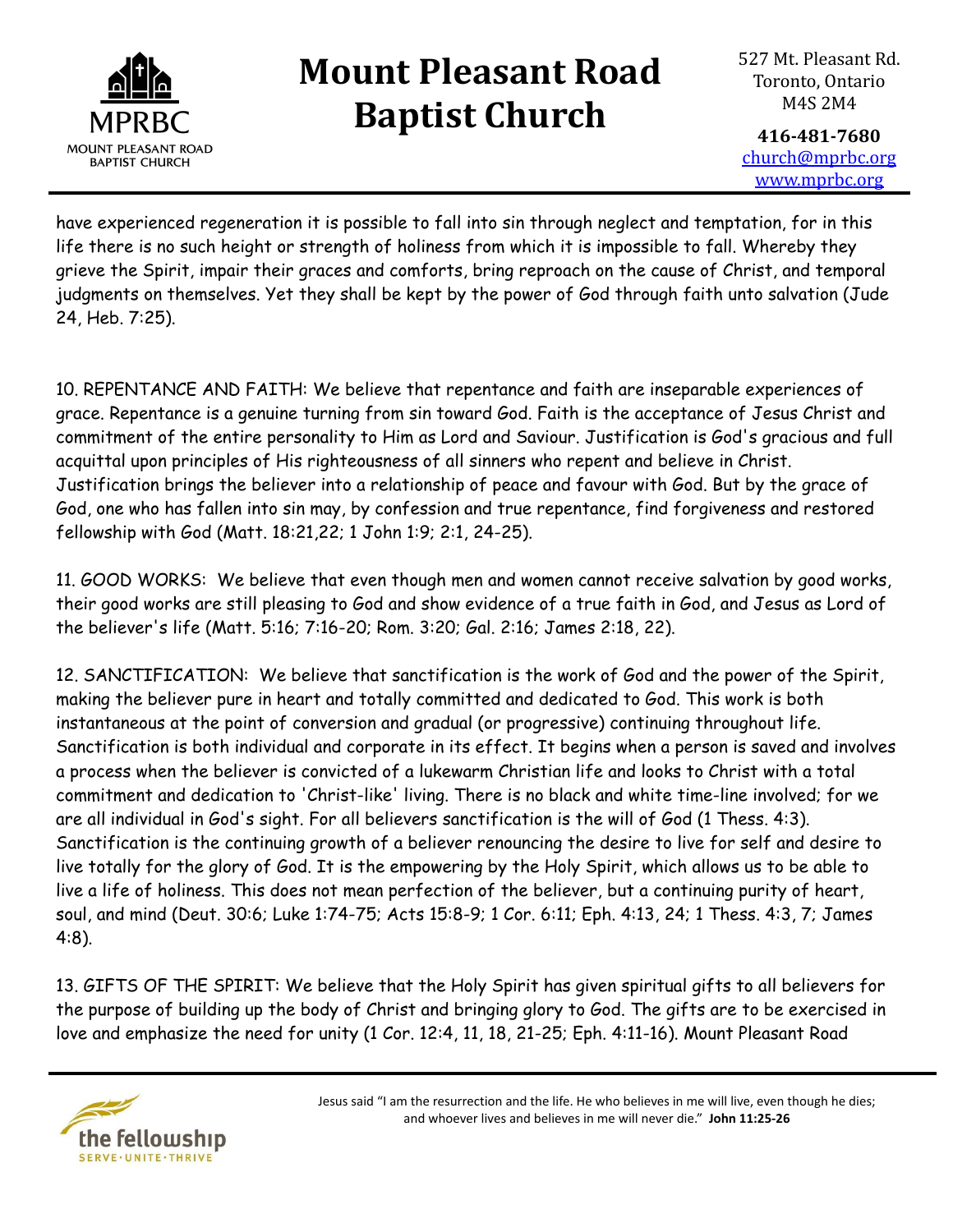

527 Mt. Pleasant Rd. Toronto, Ontario M4S 2M4

**416-481-7680** [church@mprbc.org](mailto:church@mprbc.org) [www.mprbc.org](http://www.mprbc.org)

Baptist Church believes in the miraculous use of languages and the interpretation of languages only in its biblical and historical setting. The languages were unknown to the speaker, but known by the hearers (Acts 2:4-8). We believe that while the New Testament does not teach that the sign gifts (public speaking in tongues, prophecy, interpretation of tongues, healing) have necessarily ceased, they are not normative for today (1 Cor. 14). Therefore it is contrary to the teaching of God's Word, as understood by our church, to teach that speaking in an unknown tongue, or the gift of tongues, is the evidence of being filled with the Holy Spirit (Gal. 5:22). The unity of the body of Christ is of utmost importance. Therefore, only a language readily understood by the congregation is to be used in public worship (1 Cor. 12:1; 14:40). We believe that the Word of God is all-sufficient for the Christian and the church for direction, edification and application. Therefore, we do not believe that any further form of direct revelation is required (2 Tim. 3:16).

14. FUTURE THINGS: We believe in the personal, visible, bodily, and glorious return of the Lord Jesus Christ (the second coming) according to His promise; in the resurrection of the just and unjust; in the eternal blessedness of the redeemed (heaven) and in the judgment and conscious, eternal punishment of the wicked (hell). God, in His own time and in His own way, will bring the world to its appropriate end. The time of His return is unknown, but could occur at any moment. This is the glorious hope of all God's children (John 14:1-3, 1 Thess. 4:13-18; James 5:7-8; Rev. 22:12, 20).

15. EVANGELISM AND MISSIONS: We believe that it is the duty and privilege of every follower of Christ and of every church of the Lord Jesus Christ to endeavour to make disciples of all nations. The new birth of man's spirit by God's Holy Spirit means the birth of love for others. Missionary effort on the part of all rests thus upon a spiritual necessity of the regenerate life, and is expressly and repeatedly commanded in the teachings of Christ. It is the duty of every child of God to seek constantly to win the lost to Christ by personal effort and by all other methods in harmony with the gospel of Christ.

16. THE LOCAL CHURCH: We believe that a church is a company of baptized believers, called out from the world, separated unto the Lord Jesus, voluntarily associated for the ministry of the Word; the mutual helpfulness and edification of its members; the propagation of the faith to the ends of the earth; and the observance of the ordinances. We believe a local church is a sovereign, independent body with no ecclesiastical authority higher than itself, exercising its own divinely awarded gifts, precepts and privileges under the Lordship of Christ, the great Head of the church. We believe that its officers are pastors and deacons.



Jesus said "I am the resurrection and the life. He who believes in me will live, even though he dies; and whoever lives and believes in me will never die." **John 11:25-26**